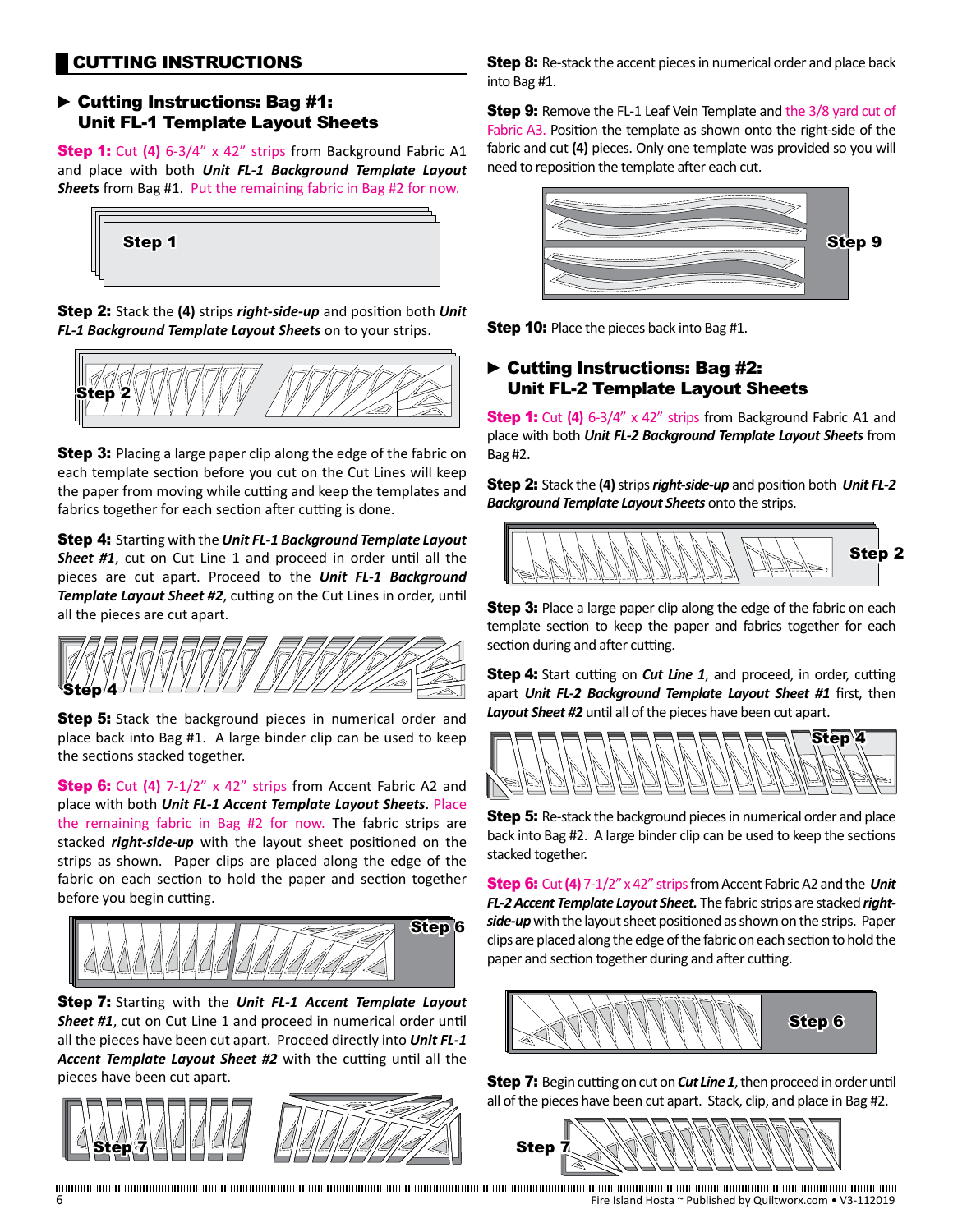#### ► Cutting Instructions: Bag #3: Unit FL-3 Template Layout Sheets

**Step 1:** Cut (4) 8" x 42" strips from Background Fabric B1 and place with the *Unit FL-3 Background Template Layout Sheet* from Bag #3. Place the rest in Bag #4 for now.

Step 2: Stack the **(4)** strips *right-side-up* and position the *Unit FL-3 Background Template Layout Sheet* on to the stack as shown.



Step 3: Sub-cut **(4)** fabric pieces to match the size and shape of the layout sheet. Rotate the template layout sheet 180 degrees and reposition it onto the other half of the strips. Cut **(4)** more pieces.



Step 4: Center the **(8)** fabric pieces you cut under the template layout sheet as shown.



**Step 5:** Position the paper clips along the edge of each section. Start cutting on *Cut Line 1*, and proceed in order to *Cut Line 8*.



**Step 6:** Re-stack the background pieces in numerical order and place back into Bag #3.

**Step 7:** Cut (4) 8" x 42" strips from Accent Fabric B2 and place with the *Unit FL-3 Accent Template Layout Sheet.* Place the rest in Bag #4 for now. Stack the fabric strips *right-side-up*. Position the layout sheet as shown and sub-cut **(4)** fabric pieces. Move the layout sheet and cut **(4)** more.



Step 8: Center the **(8)** fabric pieces under the layout sheet. Paper clip the sections, cut on *Cut Line 1* and proceed to *Cut Line 8*.



**Step 9:** Re-stack the accent pieces in numerical order and place back into Bag #3.

## ► Cutting Instructions: Bag #4: Unit FL-4 Template Layout Sheets

**Step 1:** Cut (4) 5-1/2" x 42" strips from Background Fabric B1 and place with *Unit FL-4 Background Template Layout Sheet*  from Bag #4.

Step 2: Stack the **(4)** strips *right-side-up* and position the *Unit FL-4 Background Template Layout Sheet* on to the stack as shown. Sub-cut **(4)** fabric pieces. Move the template layout sheet to the other half of the strips and cut **(4)** more pieces.



Step 3: Center the **(8)** fabric pieces you cut under the template layout sheet. Position the paperclips along the edge of each section. Start cutting on *Cut Line 1*, and proceed, in order to *Cut Line 6*.



**Step 4:** Re-stack the pieces and place back into Bag #4.

**Step 5:** Cut (4) 6-1/2" x 42" strips from Accent Fabric B2 and place with the *Unit FL-4 Accent Template Layout Sheet.* Stack the fabric strips *right-side-up*. Position the layout sheet as shown and sub-cut **(4)** fabric pieces. Move the template layout sheet to the other half of the strips and cut **(4)** more pieces.



Step 6: Center the **(8)** fabric pieces under the layout sheet. Paper clip the sections, cut on *Cut Line 1* and proceed to *Cut Line 7.*



**Step 7:** Place the pieces back into Bag #4.

## ► Cutting Instructions: Bag #5: Unit FL-5 Template Layout Sheets

**Step 1:** Cut (3) 12" x 42" strips from Background Fabric C1 and place with the *Unit FL-5 Background Template Layout Sheet*  from Bag #5.

Step 2: Stack the **(3)** strips *right-side-up* and position the *Unit FL-5 Background Template Layout Sheet* on to the stack as shown.



Step 3: Sub-cut each strip into **(3)** 13-1/2" by 12" rectangles. Remove one rectangle and place with your scraps.